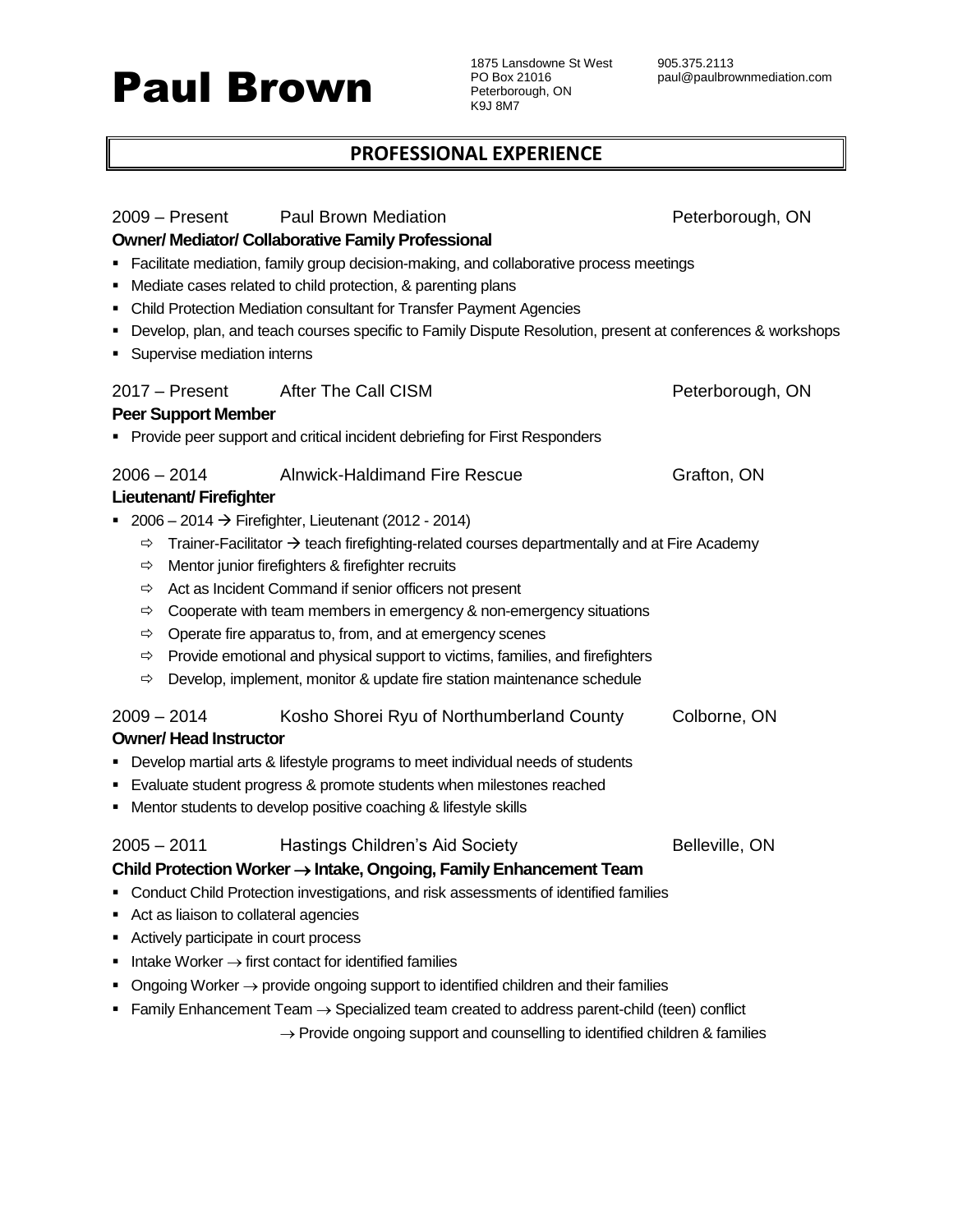## **EDUCATION**

# **2021:**

| Voice of the Child Reports<br>Peel Counselling & Consulting Services                                                                                         | Zoom Video Conferencing |
|--------------------------------------------------------------------------------------------------------------------------------------------------------------|-------------------------|
| <b>Children Resisting Contact</b><br>Dr Barabar Fidler & Shely Polak                                                                                         | Zoom Video Conferencing |
| When a Child Rejects a Parent: Are We Part of the Problem of the Solution?<br>Association of Family & Conciliation Courts                                    | Zoom Video Conferencing |
| <u> 2020:</u>                                                                                                                                                |                         |
| Trauma-Informed Mediation - Mediating in the Window of Tolerance<br>Michael Saini, Vicki Visca                                                               | Zoom Video Conferencing |
| <b>Foundations To Mastery</b><br>Family Dispute Resolution Institute of Ontario $\rightarrow$ Annual Conference                                              | Zoom Video Conferencing |
| 2019:                                                                                                                                                        |                         |
| The Future of Family Justice; International Innovations<br>Association of Family & Conciliation Courts $\rightarrow$ Annual Conference                       | Toronto, ON             |
| <u> 2018:</u>                                                                                                                                                |                         |
| Exploring Power Dynamics and Mediation in High Conflict, Family Violence & Vulnerable Client<br>Cases                                                        |                         |
| <b>Hilary Linton</b>                                                                                                                                         | Toronto, ON             |
| <b>Collaborative Practice Level I &amp; II</b><br><b>Collaborative Practice Toronto</b>                                                                      | Toronto, ON             |
| Compassionate Family Court Systems: The Role of Trauma-Informed Jurisprudence<br>Association of Family & Conciliation Courts $\rightarrow$ Annual Conference | Washington, DC          |
| <u> 2017:</u>                                                                                                                                                |                         |
| Gender Identity and Expression<br>Hockey Canada                                                                                                              | Calgary, AL             |
| Individual & Group Crisis Intervention<br><b>International Critical Incident Stress Foundation</b>                                                           | Colborne, ON            |
| Mediating with Families of Diverse Backgrounds<br>Four Counties Family Court Mediation Service                                                               | Peterborough, ON        |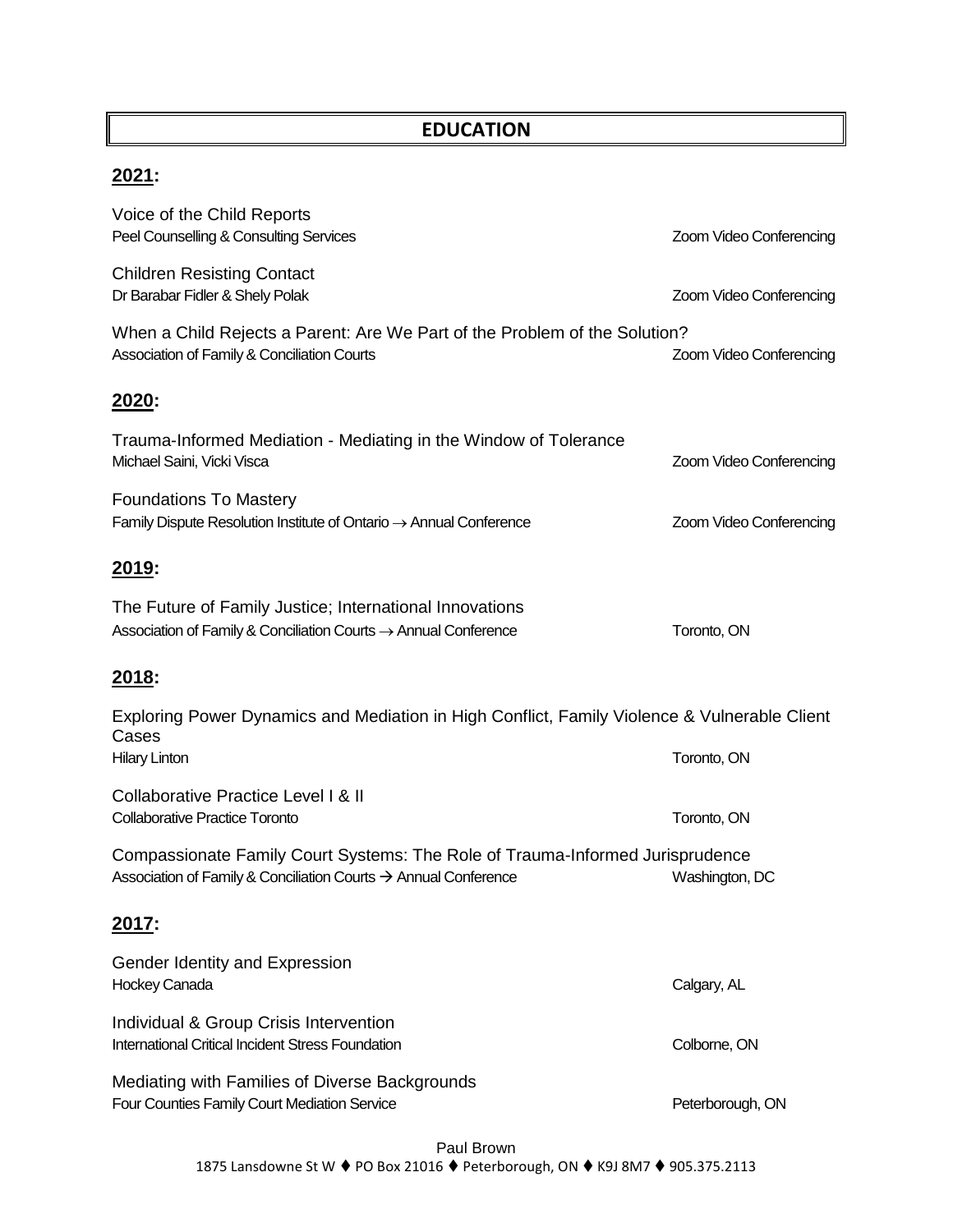| Turning the Kaleidoscope of Family Conflict into a Prism of Harmony<br>Association of Family & Conciliation Courts → Annual Conference                    | Boston, MA      |
|-----------------------------------------------------------------------------------------------------------------------------------------------------------|-----------------|
|                                                                                                                                                           |                 |
| 2016 & Earlier:                                                                                                                                           |                 |
| <b>Openness Adoption Mediation</b><br>Ontario Association for Family Mediation                                                                            | Toronto, ON     |
| International Conference on Innovations in Family Engagement<br>Kempe Center for the Prevention & Treatment of Child Abuse & Neglect                      | Fort Worth, TX  |
| <b>Signs Of Safety</b><br>Highland Shores Children's Aid                                                                                                  | Port Hope, ON   |
| Children in the Court System: Different Doors, Different Responses, Different Outcomes<br>Association of Family & Conciliation Courts → Annual Conference | New Orleans, LA |
| International Conference on Innovations in Family Engagement<br>Kempe Center for the Prevention & Treatment of Child Abuse & Neglect                      | Minneapolis, MN |
| Domestic Violence Symposium<br>Peel Family Mediation Services                                                                                             | Brampton, ON    |
| Anger Management: Working With Clients Through A Ten-Step Process<br>$2014 \rightarrow$ Hincks-Dellcrest Centre                                           | Toronto, ON     |
| New Ways for Mediation of High Conflict Disputes<br>$2014 \rightarrow$ Riverdale Mediation (William Eddy)                                                 | Toronto, ON     |
| Riding the Wave of the Future: Global Voices, Expanding Choices<br>2013 → Association of Family & Conciliation Courts → Annual Conference                 | Los Angeles, CA |
| Challenging Clinical & Legal Assumptions in Family Law<br>2013 → Hincks-Dellcrest Centre => High Conflict Symposium                                       | Toronto, ON     |
| Family Group Conferencing/ Family Group Decision-Making (Basic, Advanced)<br>2013 $\rightarrow$ George Hull Centre                                        | Toronto, ON     |
| <b>Integrated Accessibility Standards Regulation</b><br>2013 → Ministry of Attorney General                                                               | Toronto, ON     |
| Power Imbalances & Family Violence in Family Law Cases<br>2013 $\rightarrow$ Riverdale Mediation                                                          | Toronto, ON     |
| High Conflict & Substance Abuse in Child Protection Mediation<br>$2013 \rightarrow$ Ontario Association for Family Mediation (William Eddy)               | Toronto, ON     |
| <b>Financial Mediation Series</b><br>2013 $\rightarrow$ Riverdale Mediation                                                                               | Toronto, ON     |
|                                                                                                                                                           |                 |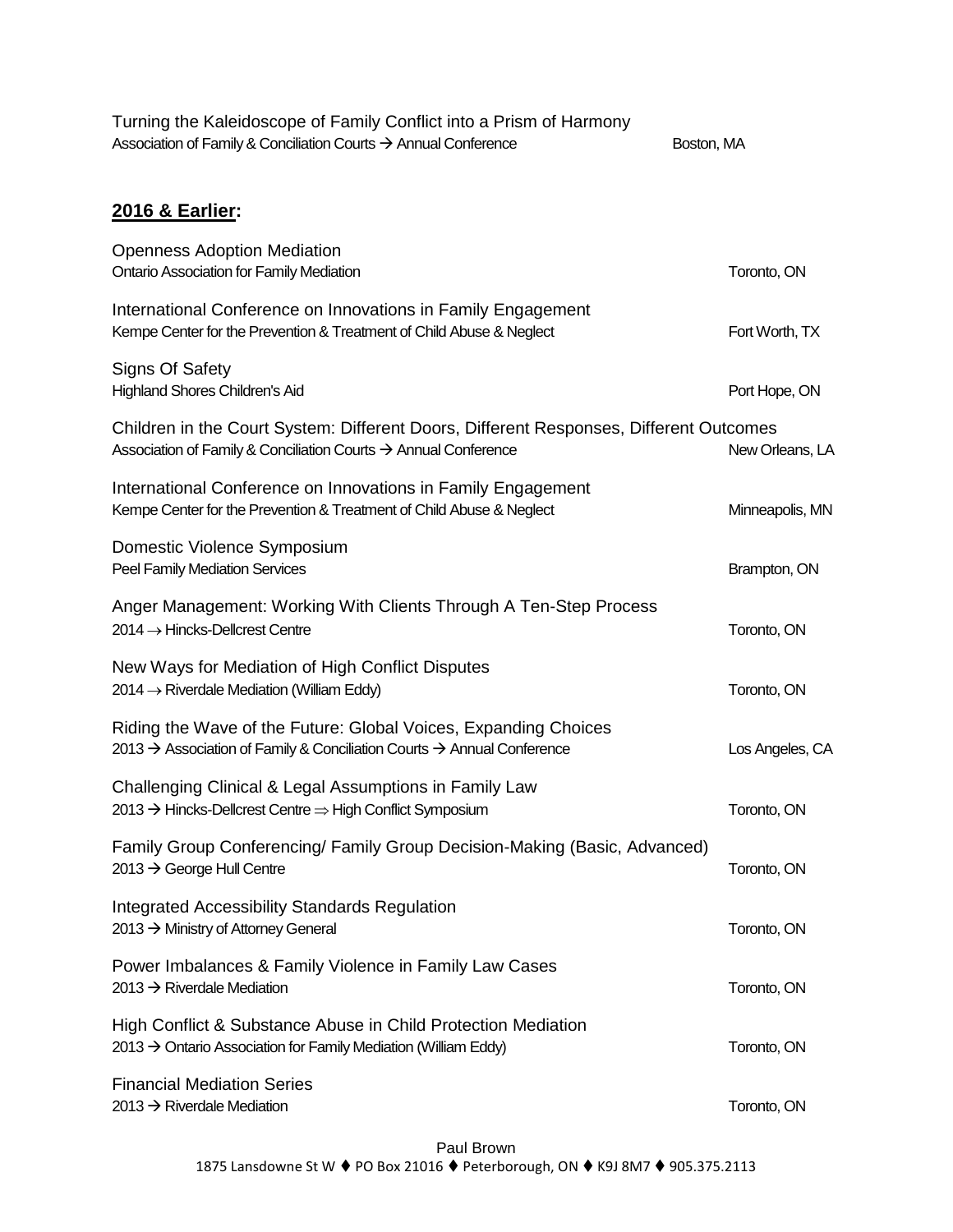| Attachment, Brain Science & Children of Divorce: The ABCD's of Child Development for Family<br>Law |                  |  |
|----------------------------------------------------------------------------------------------------|------------------|--|
| 2012 → Association of Family & Conciliation Courts → Annual Conference                             | Chicago, IL      |  |
| <b>Family Law</b><br>2012 $\rightarrow$ Riverdale Mediation                                        | Toronto, ON      |  |
| <b>Fundamentals of Family Arbitration</b><br>2011 $\rightarrow$ Riverdale Mediation                | Toronto, ON      |  |
| <b>Child Protection Mediation</b><br>2010 → Conrad Grebel University College                       | Waterloo, ON     |  |
| <b>Parenting Coordination: Foundations</b><br>2009 $\rightarrow$ Barbara Fidler & Linda Chodos     | Toronto, ON      |  |
| <b>Advanced Family Mediation</b><br>$2009 \rightarrow$ Riverdale Mediation                         | Toronto, ON      |  |
| Level 4 Group Teen Triple P Accreditation<br>2008 $\rightarrow$ University of Queensland           | Belleville, ON   |  |
| <b>Conflict Resolution Certificate</b><br>2007 $\rightarrow$ Trent University                      | Peterborough, ON |  |
| Forensic Interviewing<br>2006 $\rightarrow$ Ontario Association of Children's Aid Societies        | Toronto, ON      |  |
| Honours Bachelor of Science, Psychology<br>2006 $\rightarrow$ Trent University                     | Peterborough, ON |  |
| Fitness & Lifestyle Management<br>1998 → George Brown College                                      | Toronto, ON      |  |

### **CERTIFICATIONS**

Accredited Family Mediator (Ontario Association for Family Mediation)

Child Protection Mediator (Ontario Association for Family Mediation)

Specialist in Openness Adoption (Ontario Association for Family Mediation)

Family Group Decision-Making Coordinator (George Hull Centre for Children & Families)

Coach - Development Level 1 (Hockey Canada)

Coach Level 2 (Hockey Canada)

Coach Level 1 (National Coaching Certification Program)

HCSP Trainer Level 1 (Hockey Canada)